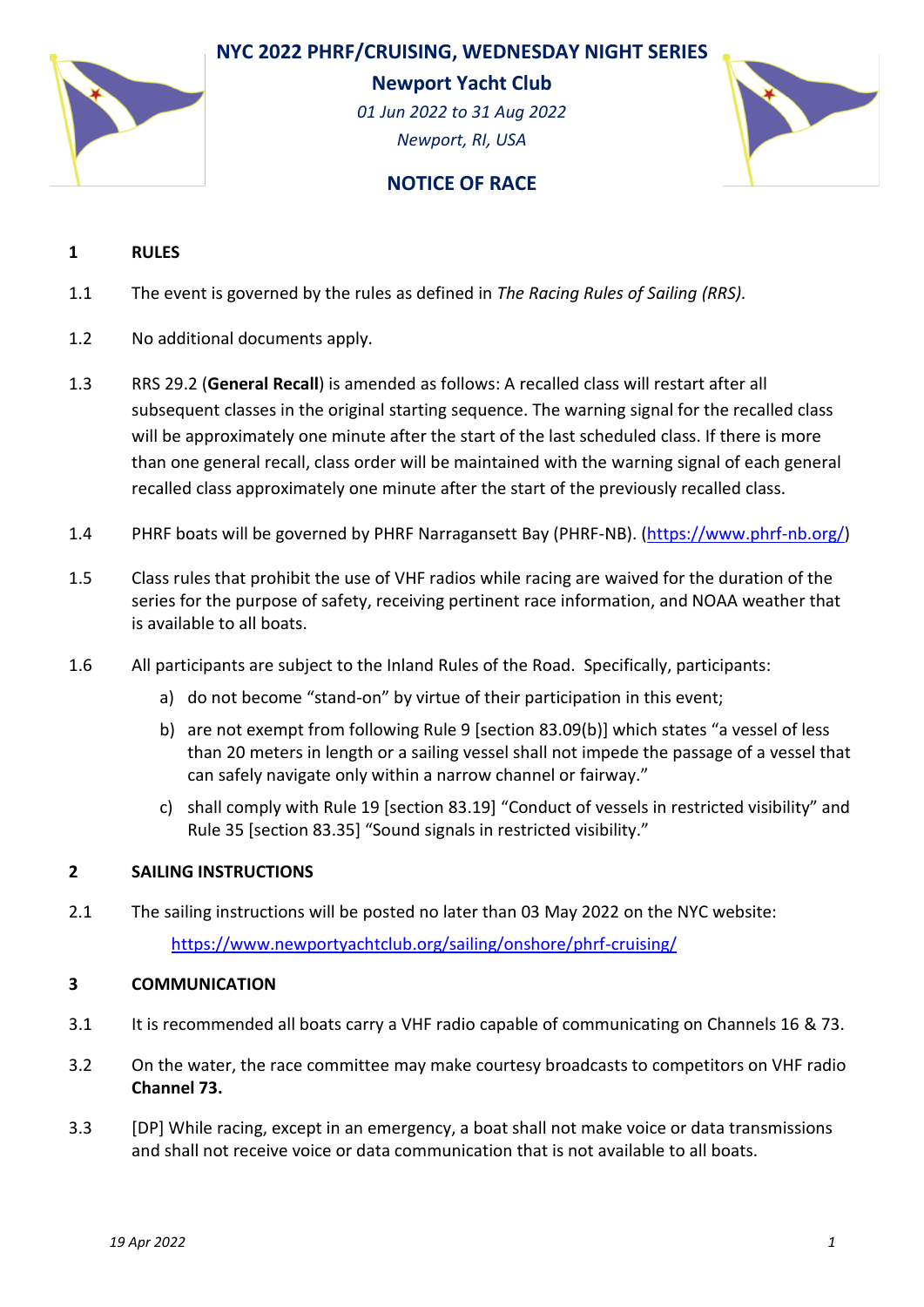# **NYC 2022 PHRF/Cruising, Wednesday Night Series Notice of Race**

#### **4 ELIGIBILITY AND ENTRY**

- 4.1 All PHRF, cruising and Ensign Class (non-spinnaker) boats are invited to race in the Wednesday Night Summer Series. To compete and be scored, a boat must be properly registered with the NYC Regatta Committee as required by this paragraph.
- 4.2 NYC RC will provide a start for any class with two or more boats that are properly registered at least 24 hours before a race.
- 4.3 Complete registration and payment online at

<https://www.newportyachtclub.org/sailing/onshore/phrf-cruising/>

- 4.4 To be properly registered, online registration must be completed, fee submitted, proof of liability insurance, and valid 2022 PHRF-NB rating certificate must be received at least 24 hours prior to the first race in which the competitor will be scored.
- 4.5 Email or mail proof of liability insurance and PHRF-NB rating certificate to:

Mail to: **Newport Yacht Club - Regatta Committee 110 Long Wharf Newport, RI 02840**

- Email to: **office@newportyachtclub.org, Attn: Regatta Committee.**
- 4.6 Sail Newport J/22 charter boats do not have to send proof of insurance.
- 4.7 A non-current PHRF-NB certificate or a certificate from outside Narragansett Bay will not be accepted.
- 4.8 The organizing authority (OA NYC) reserves the right to accept or deny entries submitted beyond deadlines.

### **5 FEES**

5.1 Entry fees are as follows:

| <b>SERIES</b>                                                                                       | <b>NYC MEMBER</b> | <b>NON-MEMBER</b> |
|-----------------------------------------------------------------------------------------------------|-------------------|-------------------|
| Series I                                                                                            | \$100             | \$110             |
| Series II                                                                                           | \$100             | \$110             |
| Series   & II (fee shown includes a 10% discount<br>if registered for both series at the same time) | \$180             | \$198             |
| Ensign Class (single series Jun to Aug)                                                             | \$180             | \$198             |

5.2 Add a \$25 late fee for registrations submitted after:

May 29, 2022 for Series I and Ensign Class and

July 17, 2022 for Series II.

5.3 US Sailing members receive a 10% discount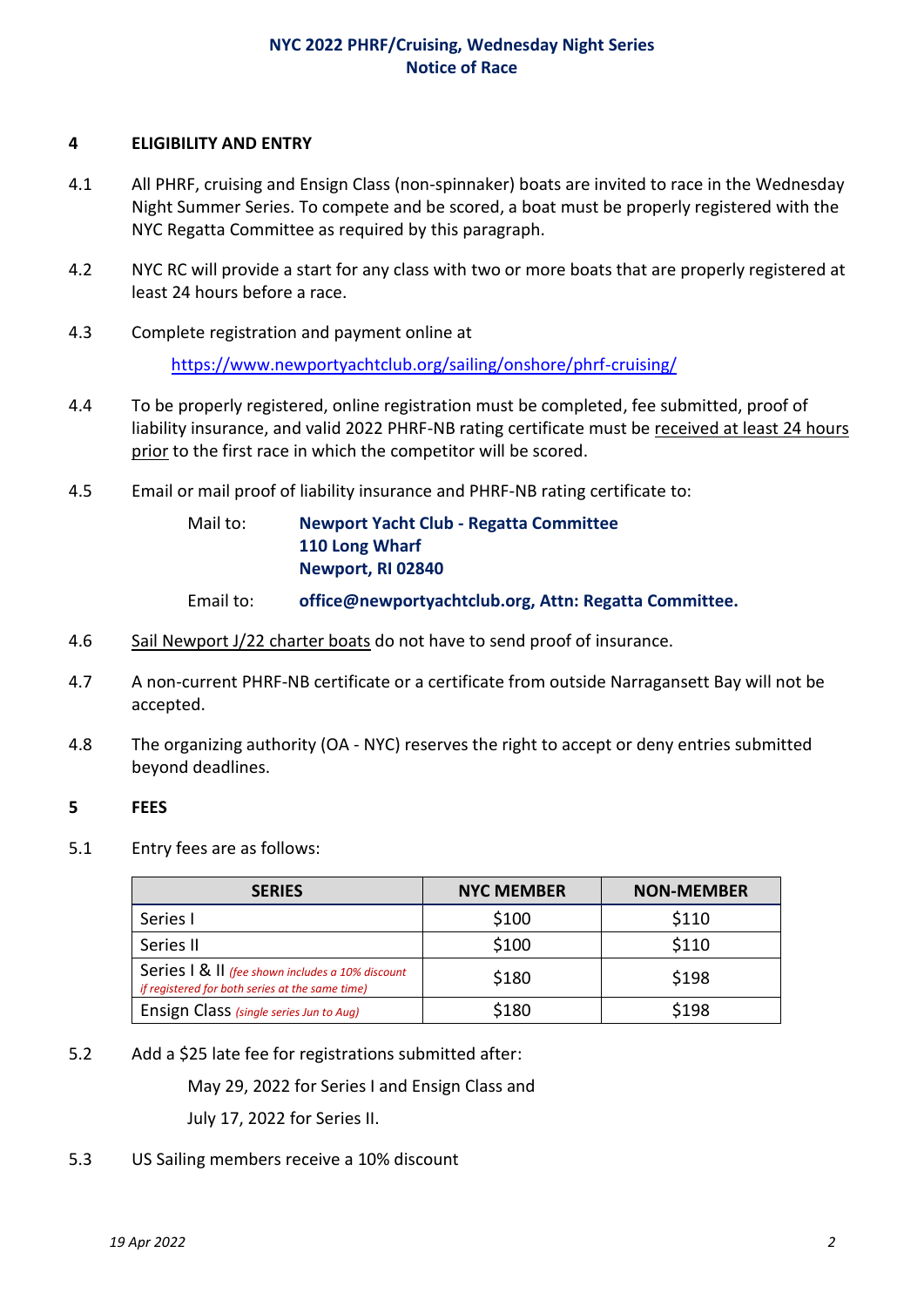# **NYC 2022 PHRF/Cruising, Wednesday Night Series Notice of Race**

### **6 SCHEDULE**

6.1 Registration will open as noted on the PHRF/Cruising Class website.

<https://www.newportyachtclub.org/sailing/onshore/phrf-cruising/>

6.2 The PHRF/Cruising Class and Ensign Class (non-spinnaker) Summer series are conducted on Wednesday evenings.

| Series I 01 June - 13 July 2022                                      | 7 race nights |
|----------------------------------------------------------------------|---------------|
| Series II  20 July $-31$ August 2022 $\frac{7}{2}$ race nights       |               |
| Ensign Class  01 June - 31 August 2022 14 race nights, non-spinnaker |               |

- 6.3 The scheduled time of the warning signal for the first race is **6:00 pm** (1800).
- 6.4 Class assignments and starting sequence will be described in the Sailing Instructions.
- 6.5 Number of races: Typically, there will be a single race for each class each night; however, the Race Committee may determine based on time of sunset, weather conditions, or other factors to conduct multiple races for one or more classes.
- 6.6 RC will make every effort to select courses that allow for participants to finish and return to port prior to sunset.

### **7 VENUE**

- 7.1 All races are conducted on Narragansett Bay.
- 7.2 In general, the starting area is in the vicinity west of Goat Island and north of Fort Adams (vicinity of buoy "A" as indicated on the 2021-2023 South Bay Race Chart).

### **8 COURSES**

8.1 Courses are selected from the established list of courses defined on the 2021-2023 South Bay Race Chart published by Sail Newport. While supplies last, printed copies of the chart are available from the NYC Club Steward Office or Dock Office and from Sail Newport. An electronic .PDF copy is available at the Sail Newport website under "Regattas" [\(https://sailnewport.org\)](https://sailnewport.org/).

### **9 PENALTY SYSTEM**

- 9.1 RRS 44.1 (**Taking a Penalty**) is changed so that the Two-Turns Penalty is replaced by the One-Turn Penalty. A boat that accepted an Alternative Penalty and completed its turn must notify the Race Committee (RC) to that effect after finishing.
- 9.2 RRS 64.2 (**Penalties**) is changed as follows: The penalty, if any, for infringement of a rule other than a rule of RRS Part 2 is at the discretion of the Protest Committee and may be other than disqualification.